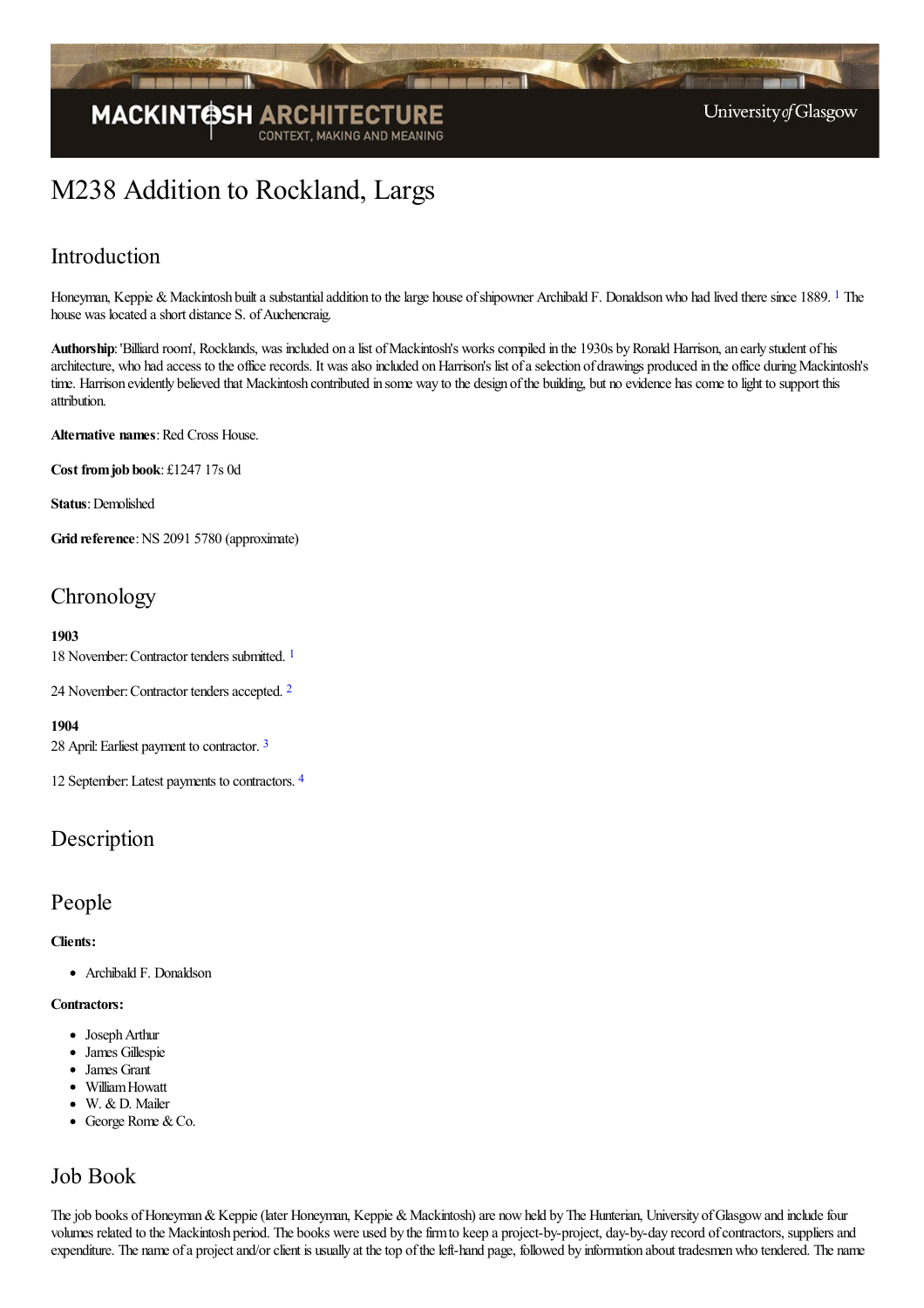ofthe measurer (quantity surveyor) is usually at thetop oftheright-hand page, followed by information about payments to contractorsand suppliers. All ofthe data for M238 is entered in the tables below.

Page numbering is not consistent in the job books. Sometimes a single number refers to a double-page spread and sometimes each page is individually numbered. Here, each image of a double-page spread is identified by the number given at the top of the left-hand page. (Images of all of the pages from the four job books can be found at Browse Job Books, Visit Book and Cash Book.)

The following information about M238 has been extracted from the job books:



### **Client**:Archibald F. Donaldson

#### **Measurer**:WilliamHowatt

#### **Tenders**:

| Contractor                 | <b>Type</b>                       | <b>Address</b>             | Date                                    | Value                    | Accepted                     |
|----------------------------|-----------------------------------|----------------------------|-----------------------------------------|--------------------------|------------------------------|
| George Barlas              | $m$ son $&$<br>brick              | 13 Ruthven Street          | no data in job<br>book                  | £663 0s 0d               | no                           |
| <b>James Hunter</b>        | $\text{mason } \&$<br>brick       | Largs                      | no data in job<br>book                  | £443 15s $6\frac{1}{2}d$ | no                           |
| James Grant                | $\text{mason } \&$<br>brick       | <b>Pitt Street</b>         | no data in job<br>book                  | £324 0s 0d               | no                           |
| Robert Aitkenhead &<br>Son | $\text{mason } \&$<br>brick       | Trafalgar Sq.,<br>Greenock | no data in job<br>book                  | £479 19s 5d              | no                           |
| <b>Thomas Brown</b>        | $\text{mason } \&$<br>brick       | Rottenrow                  | no data in job<br>book                  | no data in job<br>book   | no                           |
| George Barclay             | $\operatorname{mson} \&$<br>brick | no data in job book        | no data in job<br>book                  | £733 0s 0d               | no                           |
| Joseph Arthur              | $\text{mason } \&$<br>brick       | The Laurels,<br>Skelmorlie | no data in job<br>book                  | £446 0s 0d               | yes<br>(24 November<br>1903) |
| Matthew Henderson          | wright                            | no data in job book        | no data in job<br>book                  | no data in job<br>book   | no                           |
| James Grant                | wright                            | no data in job book        | no data in job<br>book                  | £539 0s 0d               | yes<br>(24 November<br>1903) |
| Thomas Brown               | wright                            | no data in job book        | no data in job<br>book                  | no data in job<br>book   | no                           |
| William Tyre               | wright                            | Largs                      | no data in job<br>book                  | £671 0s 0d               | no                           |
| Thomas Duff & Son          | wright                            | Largs                      | no data in job<br>book                  | £573 10s 0d              | no                           |
| James Hunter               | wright                            | no data in job book        | no data in job<br>book                  | £637 5s 91/2d            | no                           |
| Matthew Gillespie          | slater                            | Morris Street, Largs       | no data in job<br>book                  | £32 19s 4d               | no                           |
| Matthew Henderson          | slater                            | no data in job book        | no data in job<br>$\operatorname{book}$ | £40 16s 11d              | no                           |
| James Grant                | slater                            | no data in job book        | no data in job<br>book                  | £40 16s 11d              | no                           |
| <b>Thomas Brown</b>        | slater                            | no data in job book        | no data in job<br>book                  | no data in job<br>book   | no                           |
|                            |                                   |                            |                                         |                          |                              |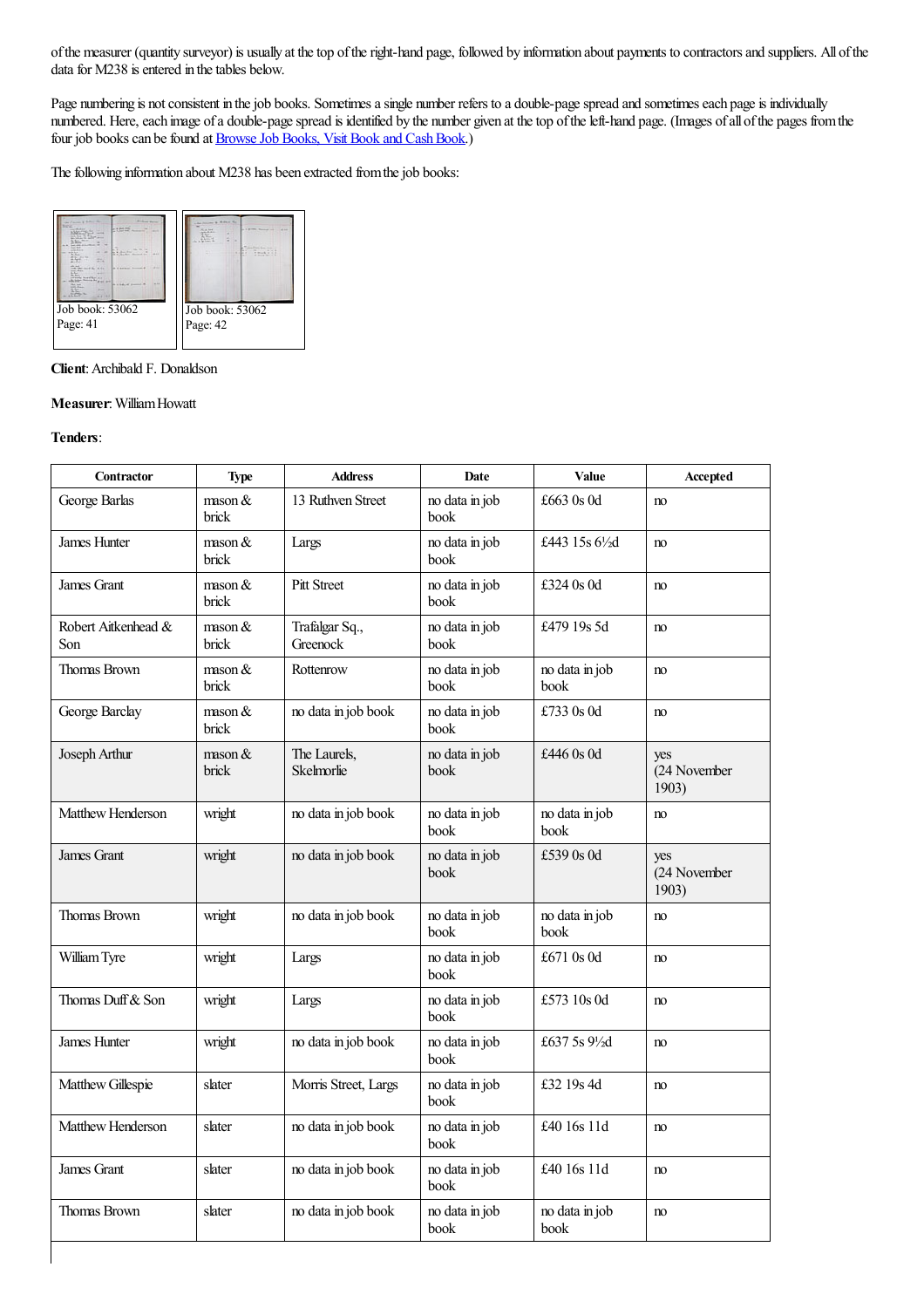| A. & D. McKay               | slater    | Oswald Street,<br>Glasgow | no data in job<br>book | £40 10s 0d             | no                           |
|-----------------------------|-----------|---------------------------|------------------------|------------------------|------------------------------|
| John Anderson               | slater    | Parliamentary Road        | no data in job<br>book | £43 0s 0d              | no                           |
| W. & D. Mailer              | slater    | no data in job book       | no data in job<br>book | £39 18s 9d             | yes<br>(24 November<br>1903) |
| Matthew Henderson           | plasterer | no data in job book       | no data in job<br>book | no data in job<br>book | no                           |
| James Grant                 | plasterer | no data in job book       | no data in job<br>book | £39 14s 10d            | no                           |
| <b>Thomas Brown</b>         | plasterer | no data in job book       | no data in job<br>book | no data in job<br>book | no                           |
| R. A. McGilvray &<br>Ferris | plasterer | no data in job book       | no data in job<br>book | £45 2s 0d              | no                           |
| George Rome & Co.           | plasterer | no data in job book       | no data in job<br>book | £31 16s 0d             | yes<br>(24 November<br>1903) |
| Mathew Henderson            | plumber   | no data in job book       | no data in job<br>book | no data in job<br>book | no                           |
| <b>James Grant</b>          | plumber   | no data in job book       | no data in job<br>book | £53 0s 0d              | no                           |
| Thomas Brown                | plumber   | no data in job book       | no data in job<br>book | no data in job<br>book | no                           |
| James Ingleton & Co.        | plumber   | no data in job book       | no data in job<br>book | £53 0s 0d              | no                           |
| Fyfe & Allan                | plumber   | no data in job book       | no data in job<br>book | £45 0s 0d              | yes<br>(24 November<br>1903) |
| Robert Campbell             | plumber   | 138 Kent Road             | no data in job<br>book | £54 0s 0d              | no                           |

### **Payments (trades):**

<span id="page-2-1"></span><span id="page-2-0"></span>

| <b>Name</b>       | <b>Type</b>                 | Payment out sum                                                                           |
|-------------------|-----------------------------|-------------------------------------------------------------------------------------------|
| Joseph Arthur     | $\frac{1}{2}$ mason & brick | <b>Payment date: 29 April</b><br>£472 17s 8d 1                                            |
| James Grant       | wright                      | First installment: 28 April 1904<br>Final installment: 12 September 1904<br>£546 15s 6d 2 |
| W. & D. Mailer    | slater                      | Payment date: 12 September 1904<br>£37 2s 11d $3$                                         |
| George Rome & Co. | plasterer                   | Payment date: 12 September 1904<br>£34 6s $8d$ 4                                          |
| Fyfe & Allan      | plumber                     | Payment date: 12 September 1904<br>£56 14s 3d 5                                           |

### <span id="page-2-4"></span><span id="page-2-3"></span><span id="page-2-2"></span>**Payments (suppliers):**

| Name            | <b>Service</b> |                                                                                  |             |
|-----------------|----------------|----------------------------------------------------------------------------------|-------------|
| James Gillespie | mspector       | <b>First installment:</b> 5 January 1904<br><b>Final installment:</b> 5 May 1904 | £44 $0s$ 0d |

**Totalcost**: £1247 17s 0d

### Documents